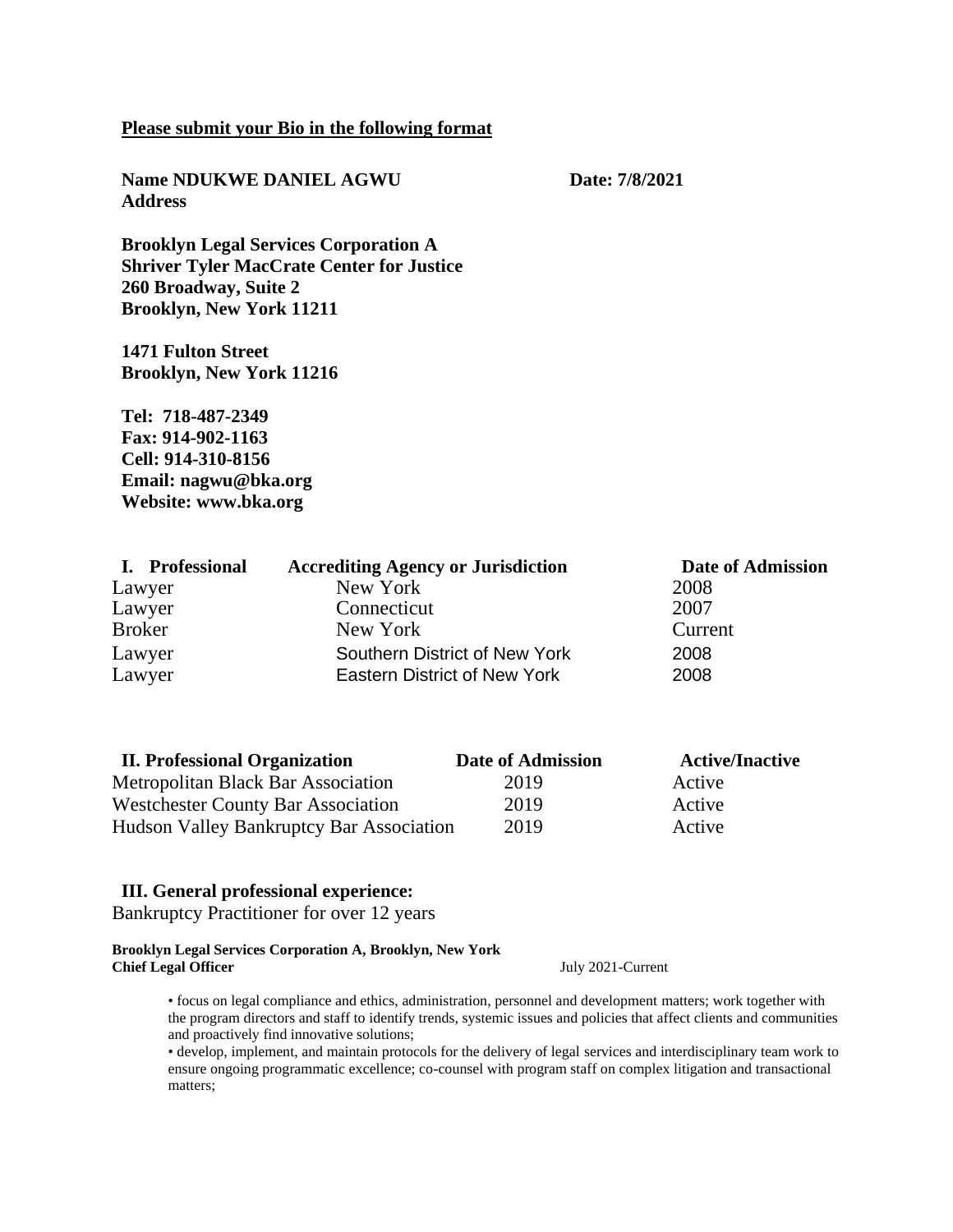• work across programs to create uniform systems with respect to data entry, intake, case tracking, case closing, and volunteer management, and coordinate staff training and professional development.

#### **Borah, Goldstein, Altschuler, Nahins** & **Goidel, P.C. Of Counsel** May 2018 – June 2021

• commercial real estate litigation in state and federal courts, with a practice that ranges from summary proceedings in New York City Civil Court,

• complex real property and contract disputes in New York State Supreme Court and the United States District and Bankruptcy Courts,

• includes breach of contract actions, ejectment actions, construction claims and disputes, lien law

disputes, foreclosures, fraud actions, actions to rescind or to reform a lease,

• Article 78 proceedings, and actions for declaratory and injunctive relief

**SUNY PURCHASE COLLEGE,** Purchase, New York

January 2015-Current

• Teach various college law related classes such as, White Collar Crime, Intro to Civil Law, Nature and Function of Law, Legal Research and Writing, and Constitutional Law

#### **Brooklyn Legal Services Corporation A,** Brooklyn, New York **Deputy Director of Consumer Economic Advocacy** December 2013-May 2019

• Responsibility to ensure that service delivery and operations meet both contractual commitments and the needs of clients in providing a safe, secure, supportive program for the benefit of all clients.

• Ensured standard operating procedures were followed by all staff, and that all staff receives support and supervision appropriate to their needs.

• Developed, implemented, and evaluated program policies, practices and procedures. l recruited, hired, oriented, supervised and evaluated staff. Assisted CFO in monitoring the program fiscal operations and developing an annual budget in consultation with our program commitments. Including attending monthly Program Directors' meetings and other meetings as necessary to keep me up to date on our day to day operations. Assisted in the development of proposals and/or contracts with funding or potential funding sources. Oversaw record keeping systems for employee accrued time, finances, inventory, accounts payable, and client demographics.

• Established and promoted inter-agency and community relations. Responsible for initiating the first ever Chapter 11 bankruptcy brought by a nonprofit in New York and succeeded in obtaining confirmation.

**Legal Services of the Hudson Valley,** Newburgh, New York **Senior Staff Attorney 2008-December 2013** 

• General Practice attorney handling cases ranging from Landlord/tenant, Consumer Law, zoning issues, foreclosures, SSI benefits, Employment, Chapter 7 and Chapter 13 bankruptcies including a converted Chapter 11 Bankruptcy, conducted several trials. Drafted various settlements, stipulations, motions, memorandums, and briefs. Practice ranges from various civil courts across Westchester, New York lower supreme courts, and Southern and Eastern federal district courts.

### **IV. General pertinent experience:**

I have specialized in bankruptcy for most of my legal career where I have represented debtors, creditors, landlords and other parties in interest in all types of bankruptcy cases.